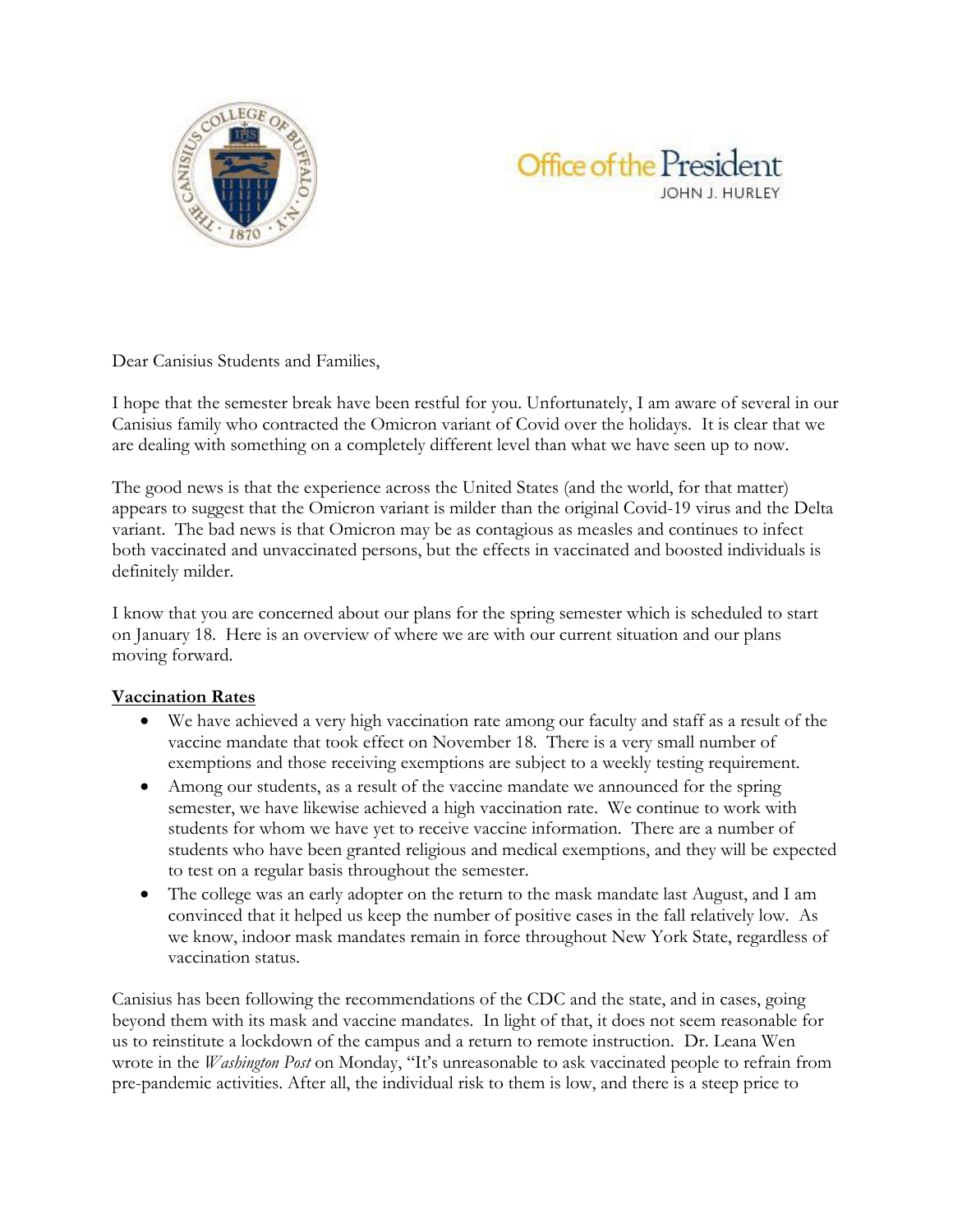keeping students out of school, shuttering restaurants and retail shops and stopping travel and commerce."

## **Campus Plans and Safety Measures**

- 1. We will start the spring semester as scheduled on January 18 with in-person instruction on the campus as we had planned. We make this decision mindful of concerns about the spread of Omicron and the possibility of outbreaks on the campus, but our high vaccination rate and the milder impact of Omicron coupled with the high priority that we place on in person instruction outweigh the risks. Some schools have decided to revert to remote learning for the first part of the semester, which we have carefully considered and declined to adopt because there is no evidence that this short period would be sufficient to deal with the current Omicron spike.
- 2. We will not be mandating a negative Covid test in order to return to campus. Our thought is that testing sites have been overwhelmed and this would impose a hardship on students and families without a significant benefit, given the spread of the Omicron variant.
- 3. We will continue to encourage vaccinations and booster shots for all. Some schools have already adopted a booster shot mandate and some have suggested this for Canisius. The matter is under consideration at this point.
- 4. Dr. Morris and the deans will work with individual faculty on requests for alternative teaching arrangements, but I expect that these will be the exception and will be handled in a matter consistent with other legally required accommodations in the workplace.
- 5. The college will follow New York State Department of Health guidelines for quarantining and isolation, which have been revised just this week. These new guidelines shorten the period for quarantining in certain cases and have different requirements depending on whether a person is vaccinated, boosted or unvaccinated. The college is currently updating our policies on quarantine and isolation consistent with this new guidance. Students will be receiving updated information from Dr. Sandra Estanek and the student affairs staff in the days ahead.
- 6. We are taking steps to provide some reduction in density in some offices around the college by relocating staff and allowing work at home where appropriate.

With our continued adherence to recommended mitigation strategies - mask-wearing, testing, vaccination and boosters, good hand-washing, physical distancing, and staying home if sick - we are all doing our part to care for ourselves and those around us.

I would urge you to read carefully forthcoming emails from Dr. Estanek that will contain updated guidance and additional details. The college's Recovery Task Force continues to meet weekly to develop recommendations and adjust plans as appropriate. I would caution you that these decisions, like every other decision we have made throughout this pandemic, are subject to constant review and reevaluation. Please try to stay flexible as the situation continues to evolve.

I wish you much good health and happiness as we begin the New Year.